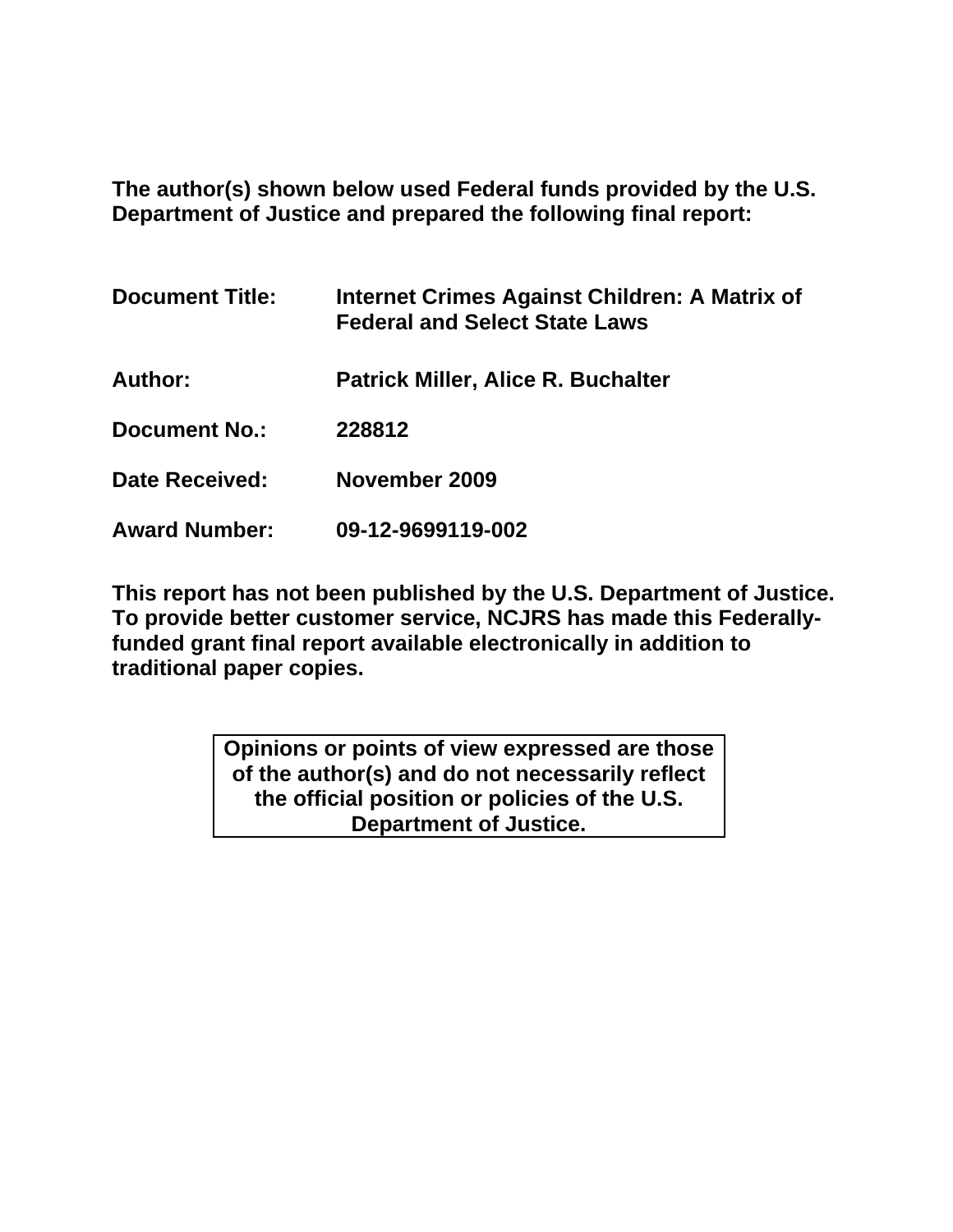

# **INTERNET CRIMES AGAINST CHILDREN: A MATRIX OF FEDERAL AND SELECT STATE LAWS**

*A Report Prepared by the Federal Research Division, Library of Congress under an Interagency Agreement with the National Institute of Justice* 

*October 2009* 

 *Researcher: Patrick Miller* 

 *Project Manager: Alice R. Buchalter* 

 *Federal Research Division Library of Congress Washington, D.C. 20540*−*4840 Tel: 202–707–3900 Fax: 200–707–3920 E-Mail: [frds@loc.gov](mailto:frds@loc.gov)  Homepage: <http://www.loc.gov/rr/frd/>*

#### $\star$  **61 Years of Service to the Federal Government**  $\star$ **1948 – 2009**

This document is a research report submitted to the U.S. Department of Justice. This report has not been published by the Department. Opinions or points of view expressed are those of the author(s) and do not necessarily reflect the official position or policies of the U.S. Department of Justice.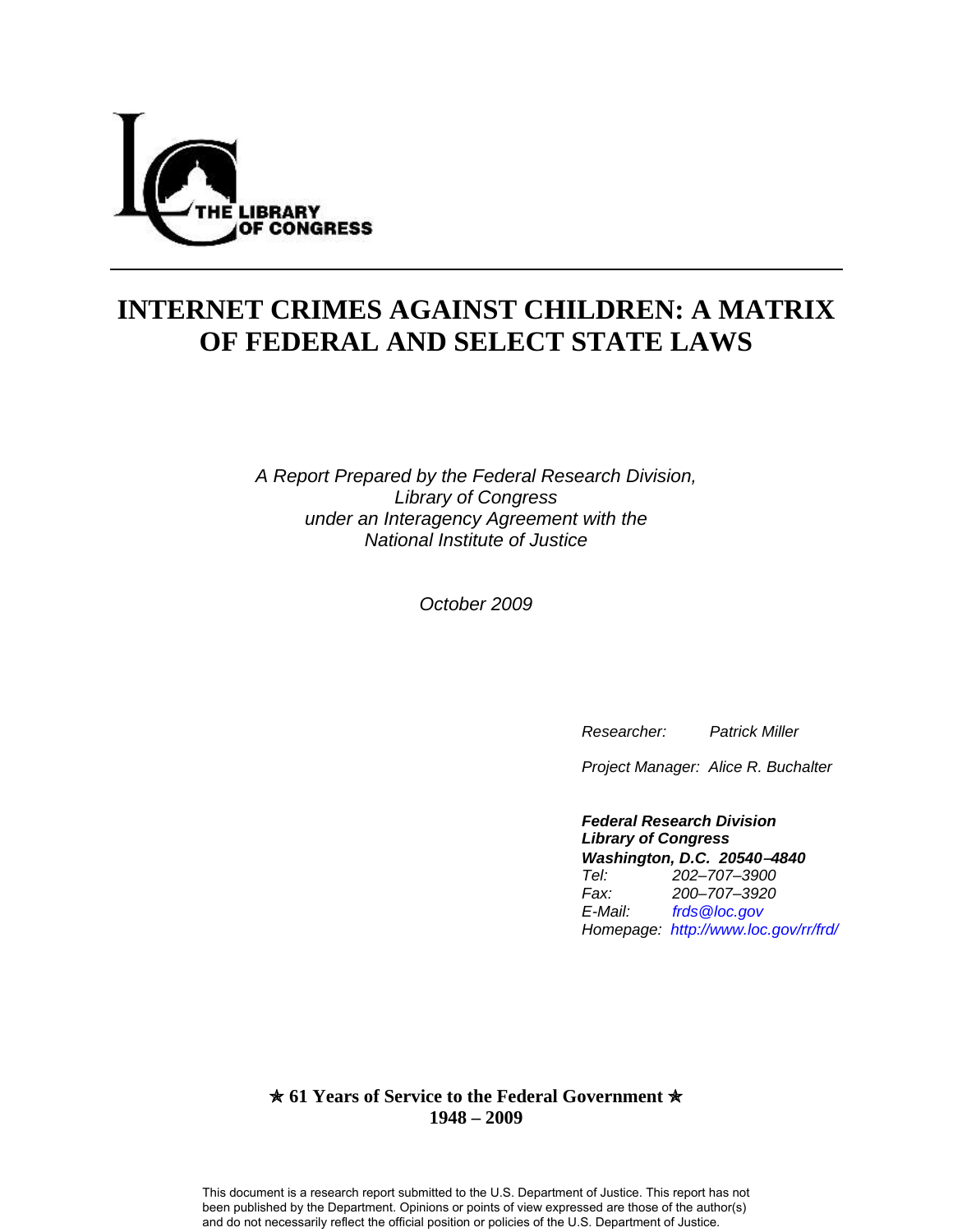#### **PREFACE**

This report provides, in tabular format, the major provisions of federal and select state (California, Connecticut, Florida, Michigan, Missouri, New Hampshire, New Jersey, New York, North Carolina, and Pennsylvania) laws that impose civil and criminal sanctions against persons convicted of Internet crimes against children. The states selected were chosen, in consultation with the National Institute of Justice (NIJ), because they have enacted major legislation. The report also summarizes the major provisions and status of proposed legislation currently pending before Congress and respective state legislatures. Pertinent laws are grouped into several subtopics: unwanted sexual solicitation, pornography (children as the subject), and harassment and bullying. The author of this report researched four primary online sources: the United States Code, state codes and statutes, state legislature Web sites, and the Library of Congress THOMAS Web site.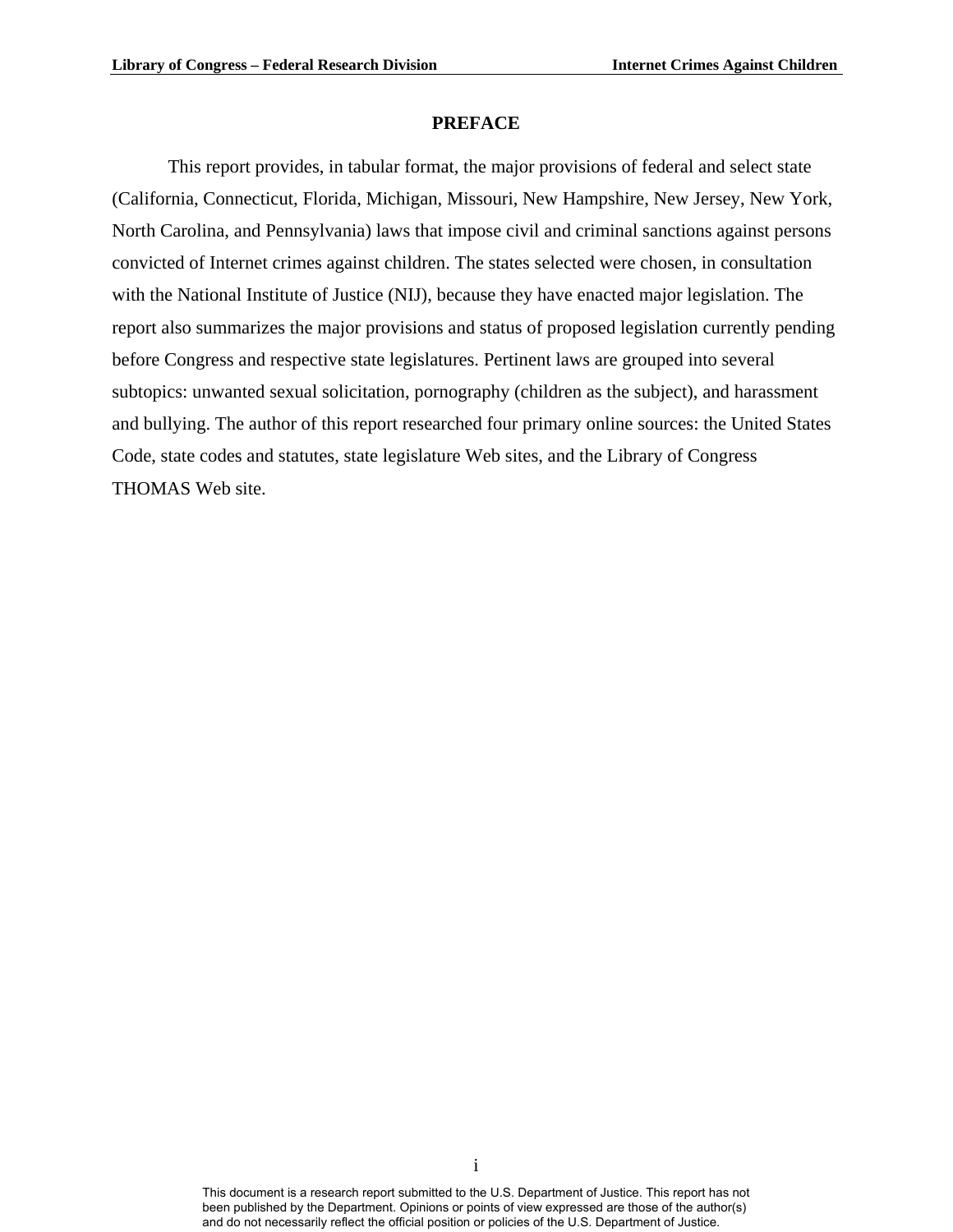# **TABLE OF CONTENTS**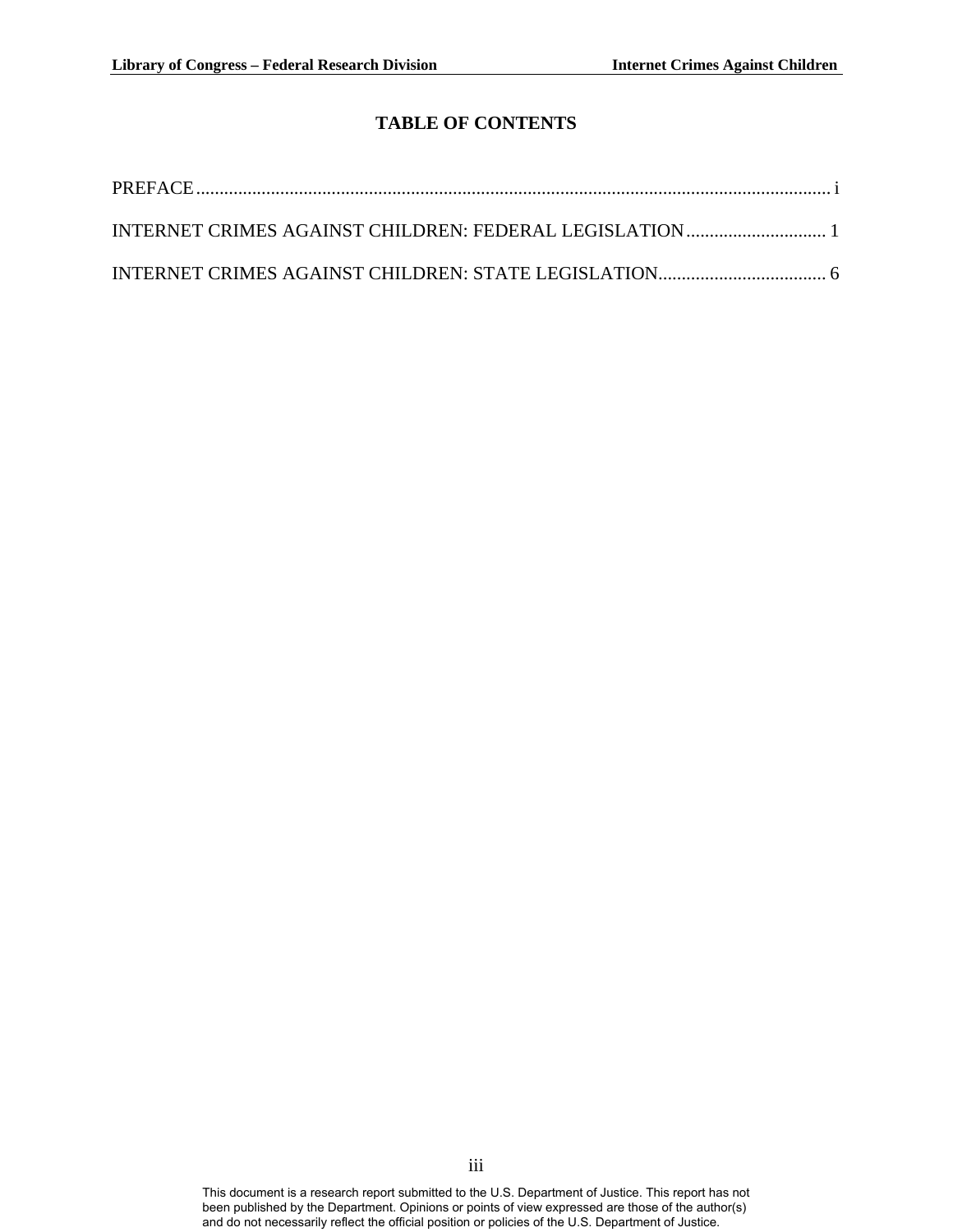### *INTERNET CRIMES AGAINST CHILDREN: FEDERAL LEGISLATION*

| <b>Solicitation</b>                                                                                                                                                                                                                                                                                                                                                                                                                                                                                                                                                                                                                             | Pornography                                                                                                                                                                                                                                                                                                                                                                                                                                                                                                                                                                                                                                                                                                                                                                                                                                                                                                                                                                                                                                                              | <b>Harassment/Bullying</b>                                                                                                                                                                                                                                                                                                                                                                                                                                                                                                                                                                                                                                                                                                                                                                                               |
|-------------------------------------------------------------------------------------------------------------------------------------------------------------------------------------------------------------------------------------------------------------------------------------------------------------------------------------------------------------------------------------------------------------------------------------------------------------------------------------------------------------------------------------------------------------------------------------------------------------------------------------------------|--------------------------------------------------------------------------------------------------------------------------------------------------------------------------------------------------------------------------------------------------------------------------------------------------------------------------------------------------------------------------------------------------------------------------------------------------------------------------------------------------------------------------------------------------------------------------------------------------------------------------------------------------------------------------------------------------------------------------------------------------------------------------------------------------------------------------------------------------------------------------------------------------------------------------------------------------------------------------------------------------------------------------------------------------------------------------|--------------------------------------------------------------------------------------------------------------------------------------------------------------------------------------------------------------------------------------------------------------------------------------------------------------------------------------------------------------------------------------------------------------------------------------------------------------------------------------------------------------------------------------------------------------------------------------------------------------------------------------------------------------------------------------------------------------------------------------------------------------------------------------------------------------------------|
| 18 U.S.C. §§ 1470. Knowingly using the mail or any<br>means of interstate or foreign commerce to transfer<br>or attempt to transfer obscene matter to an<br>individual who has not attained the age of 16 years<br>is a crime punishable by fine, imprisonment of up to<br>10 years, or both.                                                                                                                                                                                                                                                                                                                                                   | 18 U.S.C. §§ 2251. (a)-(e) Employing, using,<br>persuading, inducing, enticing, or coercing a minor<br>to engage in sexual conduct in order to create<br>visual depiction of such conduct is a crime<br>punishable by fine and imprisonment for not less<br>than 15 years and not more than 30 years if the<br>depiction was transported, including by computer, in<br>interstate or foreign commerce. A parent or<br>guardian who permits such activity described above<br>shall be fined and imprisoned as above. Any person<br>who commits the above offense in a foreign country<br>or territory for the purpose of transporting the visual<br>representation, including by computer, to the United<br>States or its territories or possessions shall also be<br>punished by the same penalty as above. Making,<br>printing, or publishing a notice or advertisment to<br>receive, exchange, buy, produce, display, distribute,<br>or reproduce a visual depiction of a minor engaged<br>in sexually explicit conduct is punishable by the<br>same penalty as above. | 47 U.S.C. §§ 223. (a) (1) (A) Knowingly using a<br>telecommunications device to make, create, solicit,<br>or initiate transmission of a comment, request,<br>suggestion, proposal, or image which is obscene or<br>is child pornography with intent to harass another<br>person; or (B) knowingly using a<br>telecommunications device to make, create, solicit,<br>or initiate transmission of any comment, request,<br>suggestion, proposal, image, or other<br>communication which is obscene or child<br>pornography, knowing that the recipient of the<br>communication is under 18 years of age, to harass<br>any person; or (E) repeatedly initiating<br>communications with a telecommunications device<br>to harass are all crimes punishable by fine and<br>imprisonment for not more than two years, or both. |
| 18 U.S.C. §§ 2422. (b) Using the mail or any facility<br>or means of interstate or foreign commerce to<br>entice or coerce someone younger than 18 years of<br>age to engage in sexual activity is a crime<br>punishable by fine and not less than 10 years<br>imprisonment or life.                                                                                                                                                                                                                                                                                                                                                            | 18 U.S.C. §§ 2252. (a) Reproducing, transporting or<br>shipping, including by computer, a visual depiction<br>of a minor engaging in sexually explicit conduct is a<br>crime punishable by fine and imprisonment for not<br>less than five years and not more than 20 years.<br>(b)(1) Persons with prior convictions are subject to<br>sentence of 15 to 40 years.                                                                                                                                                                                                                                                                                                                                                                                                                                                                                                                                                                                                                                                                                                      |                                                                                                                                                                                                                                                                                                                                                                                                                                                                                                                                                                                                                                                                                                                                                                                                                          |
| 18 U.S.C. §§ 2251. (a)-(e) Employing, using,<br>persuading, inducing, enticing, or coercing a minor<br>to engage in sexual conduct in order to create<br>visual depiction of such conduct is a crime<br>punishable by fine and imprisonment for not less<br>than 15 years and not more than 30 years if the<br>depiction was transported, including by computer, in<br>interstate or foreign commerce. A parent or<br>guardian who permits such activity described above<br>shall be fined and imprisoned as above. Any person<br>who commits the above offense in a foreign country<br>or territory for the purpose of transporting the visual | 18 U.S.C. §§ 2252A. (a) (1)–(3) Knowingly<br>reproducing, advertising, promoting, soliciting,<br>mailing, transporting, receiving, or distributing in<br>interstate or foreign commerce, including by<br>computer, any child pornography or depiction of a<br>minor engaging in sexually explicit conduct is<br>punishable by fine and imprisonment of not less<br>than five years and not more than 20 years. $(5)$ – $(6)$<br>Knowingly possessing in any United States territory<br>any visual depiction of child pornography or<br>possessing any visual depiction of child<br>pornography that was mailed or shipped, including                                                                                                                                                                                                                                                                                                                                                                                                                                     |                                                                                                                                                                                                                                                                                                                                                                                                                                                                                                                                                                                                                                                                                                                                                                                                                          |

1

<span id="page-4-0"></span>This document is a research report submitted to the U.S. Department of Justice. This report has not been published by the Department. Opinions or points of view expressed are those of the author(s) and do not necessarily reflect the official position or policies of the U.S. Department of Justice.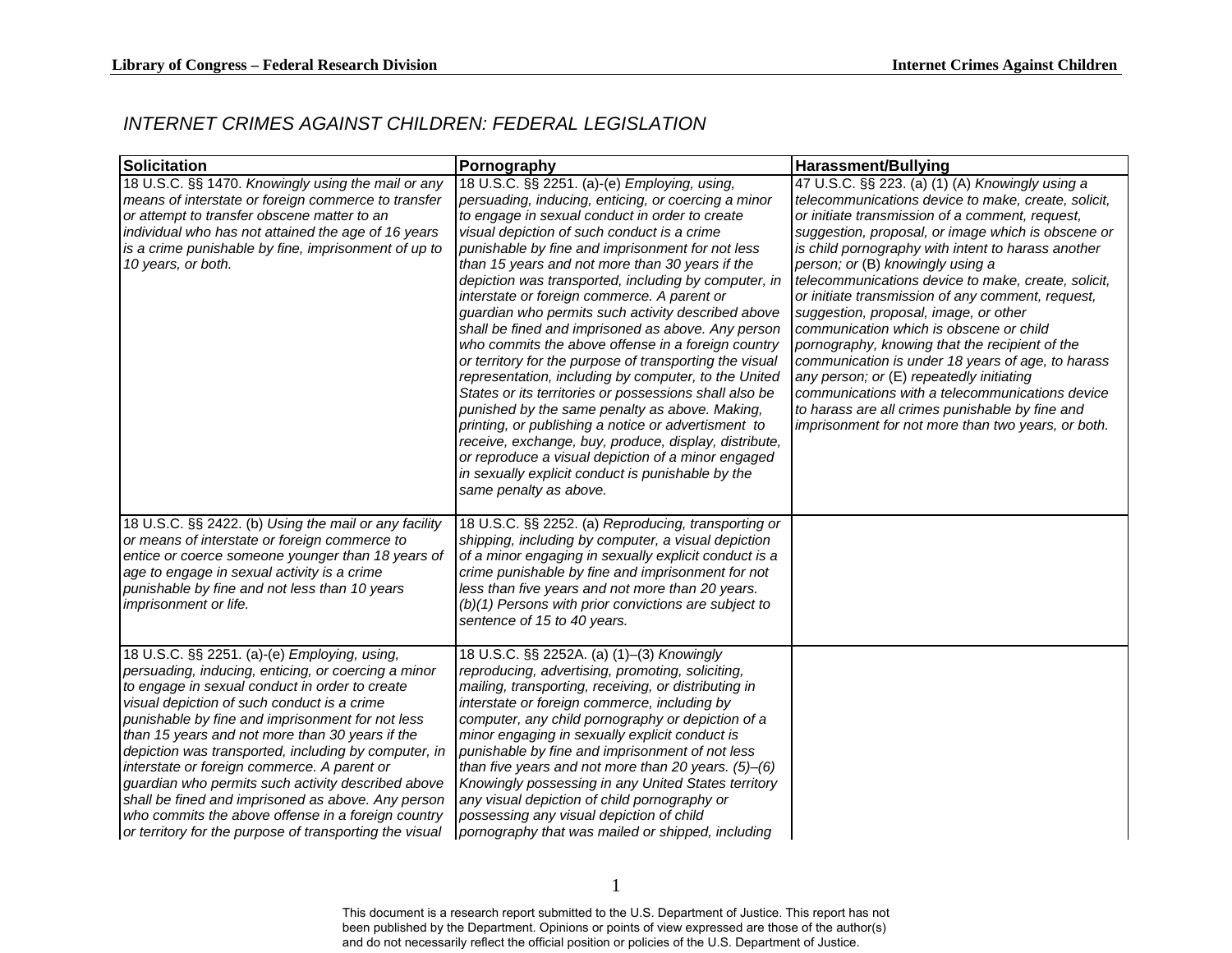| <b>Solicitation</b>                                                                                                                                                                                                                                                                                                                                                                                                                                                                                                                                                                                                                                                                                                                                                                              | Pornography                                                                                                                                                                                                                                                                                                                                                                                                                                                                                                                                                          | <b>Harassment/Bullying</b> |
|--------------------------------------------------------------------------------------------------------------------------------------------------------------------------------------------------------------------------------------------------------------------------------------------------------------------------------------------------------------------------------------------------------------------------------------------------------------------------------------------------------------------------------------------------------------------------------------------------------------------------------------------------------------------------------------------------------------------------------------------------------------------------------------------------|----------------------------------------------------------------------------------------------------------------------------------------------------------------------------------------------------------------------------------------------------------------------------------------------------------------------------------------------------------------------------------------------------------------------------------------------------------------------------------------------------------------------------------------------------------------------|----------------------------|
| representation, including by computer, to the United<br>States or its territories or possessions shall also be<br>punished by the same penalty as above. Making,<br>printing, or publishing a notice or advertisment to<br>receive, exchange, buy, produce, display, distribute,<br>or reproduce a visual depiction of a minor engaged<br>in sexually explicit conduct is punishable by the<br>same penalty as above.                                                                                                                                                                                                                                                                                                                                                                            | by computer, through interstate or foreign<br>commerce is a crime punishable by fine or<br>imprisoned for not more than 10 years, or both.                                                                                                                                                                                                                                                                                                                                                                                                                           |                            |
| 18 U.S.C. §§ 2252. (a) Reproducing, transporting or<br>shipping, including by computer, a visual depiction<br>of a minor engaging in sexually explicit conduct is a<br>crime punishable by fine and imprisonment for not<br>less than five years and not more than 20 years.<br>(b)(1) Persons wih prior convictions are subject to<br>sentence of 15 to 40 years.                                                                                                                                                                                                                                                                                                                                                                                                                               | 18 U.S.C. §§ 2252B. (b) Knowingly using a<br>misleading domain name on the Internet with the<br>intent to deceive a minor into viewing material that<br>is harmful to minors on the Internet is a crime<br>punishable by fine or imprisonment not more than<br>10 years, or both. (d) This section defines "material<br>that is harmful to minors" as any communication,<br>consisting of nudity, sex, or excretion that<br>predominantly appeals to the prurient interest of<br>minors or is offensive to prevailing standards of<br>suitable materials for minors. |                            |
| 18 U.S.C. §§ 2252A. (a) (1)-(3) Knowingly<br>reproducing, advertising, promoting, soliciting,<br>mailing, transporting, receiving, or distributing by<br>means of interstate or foreign commerce, including<br>by computer, any child pornography or a visual<br>depiction of a minor engaging in sexually explicit<br>conduct is punishable by fine and imprisonment of<br>not less than five years and not more than 20 years.<br>(5)-(6) Knowingly possessing in any United States<br>territory any visual depiction of child pornography or<br>possessing any visual depiction of child<br>pornography that was mailed or shipped, including<br>by computer, through interstate or foreign<br>commerce is a crime punishable by fine or<br>imprisonment for not more than 10 years, or both. | 18 U.S.C. §§ 2252C. (b) Knowingly embedding<br>words or digital images into the source code of a<br>Website with the intent to deceive a minor into<br>viewing material harmful to minors on the Internet is<br>a crime punishable by fine and imprisonment for not<br>more than 20 years.                                                                                                                                                                                                                                                                           |                            |
| 18 U.S.C. §§ 2252B. (b) Knowingly using a<br>misleading domain name to deceive a minor into<br>viewing a harmful Web site is a crime punishable by<br>a fine and imprisonment of no more than ten years,<br>or both.                                                                                                                                                                                                                                                                                                                                                                                                                                                                                                                                                                             | 18 U.S.C. §§ 2256. Defines terms used in Chapter<br>110 -- Sexual Exploitation and Other Abuse of<br>Children. Defines "minor" as any person younger<br>than 18 years of age. Also defines "sexually explicit<br>conduct," "visual depiction," "child pornography,"<br>and other terms.                                                                                                                                                                                                                                                                              |                            |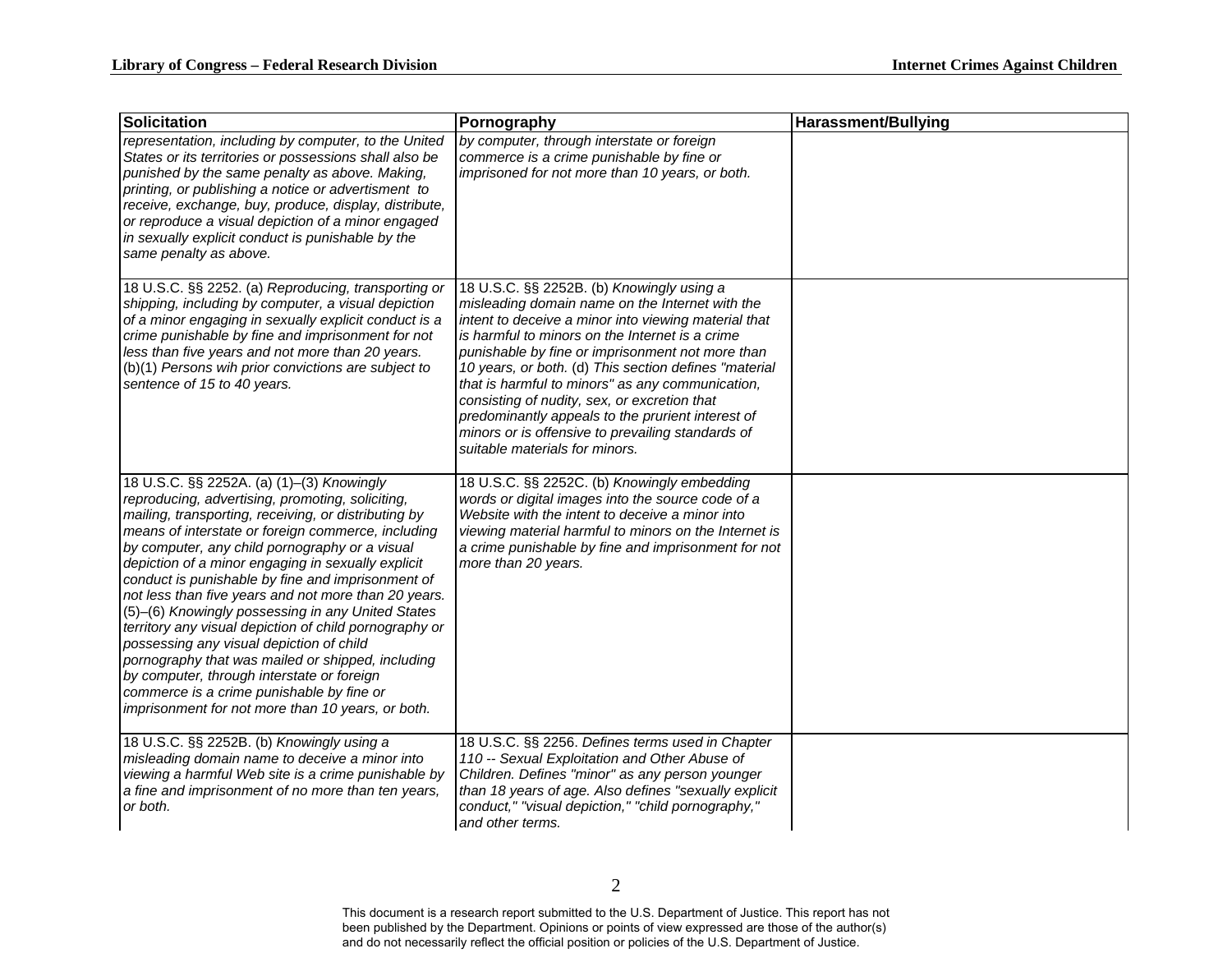| <b>Solicitation</b>                                                                                                                                                                                                                                                                                                                                                                                 | Pornography                                                                                                                                                                                                                                                                                                                                                                                                                                                                                                                                                                                                                                                                                                                                                                                                                                                                                                                                                                                                                                                                                                                                  | <b>Harassment/Bullying</b> |
|-----------------------------------------------------------------------------------------------------------------------------------------------------------------------------------------------------------------------------------------------------------------------------------------------------------------------------------------------------------------------------------------------------|----------------------------------------------------------------------------------------------------------------------------------------------------------------------------------------------------------------------------------------------------------------------------------------------------------------------------------------------------------------------------------------------------------------------------------------------------------------------------------------------------------------------------------------------------------------------------------------------------------------------------------------------------------------------------------------------------------------------------------------------------------------------------------------------------------------------------------------------------------------------------------------------------------------------------------------------------------------------------------------------------------------------------------------------------------------------------------------------------------------------------------------------|----------------------------|
| 42 U.S.C. §§ 16944. (a) The Attorney General shall<br>expand federal, state, and local law enforcement<br>and prosecutor training to help them respond to the<br>threat of sex offenders using the Internet and other<br>technology to solicit children. (b) The Attorney<br>General shall deploy technology to all Internet<br>Crimes Against Children Task Forces to track child<br>exploitation. | 18 U.S.C. §§ 2257. Failing to give individually<br>identifiable records pertaining to every performer<br>engaged in a visual depiction of sexual activity<br>contained in a publication or Website is a crime<br>punishable by fine and no more than five years in<br>jail, or both.(i) Prior conviction for the same offense<br>is punishable by two to ten years.                                                                                                                                                                                                                                                                                                                                                                                                                                                                                                                                                                                                                                                                                                                                                                          |                            |
|                                                                                                                                                                                                                                                                                                                                                                                                     | 42 U.S.C. §§ 13032. Knowingly and willfully failing<br>to report child pornography to the Cyber Tip Line at<br>the National Center for Missing and Expoited<br>Children, while engaged to provide electronic<br>communication service, is a crime punishable by<br>fine of not more than \$50,000.                                                                                                                                                                                                                                                                                                                                                                                                                                                                                                                                                                                                                                                                                                                                                                                                                                           |                            |
|                                                                                                                                                                                                                                                                                                                                                                                                     | 47 U.S.C. §§ 223. (a) (1) (A) Knowingly using a<br>telecommunications device to make, create, solicit,<br>or initiate transmission of a comment, request,<br>suggestion, proposal, or image which is obscene or<br>is child pornography with intent to harass another<br>person; or (B) knowingly using a<br>telecommunications device to make, create, solicit,<br>or initiate transmission of any comment, request,<br>suggestion, proposal, image, or other<br>communication which is obscene or child<br>pornography, knowing that the recipient of the<br>communication is under 18 years of age, to harass<br>any person; or (E) repeatedly initiating<br>communications with a telephone or a<br>telecommunications device to harass are all crimes<br>punishable by fine and imprisonment for not more<br>than two years, or both. (d) Using an interactive<br>computer service to send or display to a person<br>under the age of 18 a comment, image, or<br>communication that depicts or describes sexual or<br>excretory activities or organs is punishable by<br>imprisonment for not more than two years, or fine,<br>or both. |                            |
|                                                                                                                                                                                                                                                                                                                                                                                                     | 47 U.S.C. §§ 231. (a) (1) Knowingly making<br>available to minors by World Wide Web any<br>interstate or foreign commerce material that is                                                                                                                                                                                                                                                                                                                                                                                                                                                                                                                                                                                                                                                                                                                                                                                                                                                                                                                                                                                                   |                            |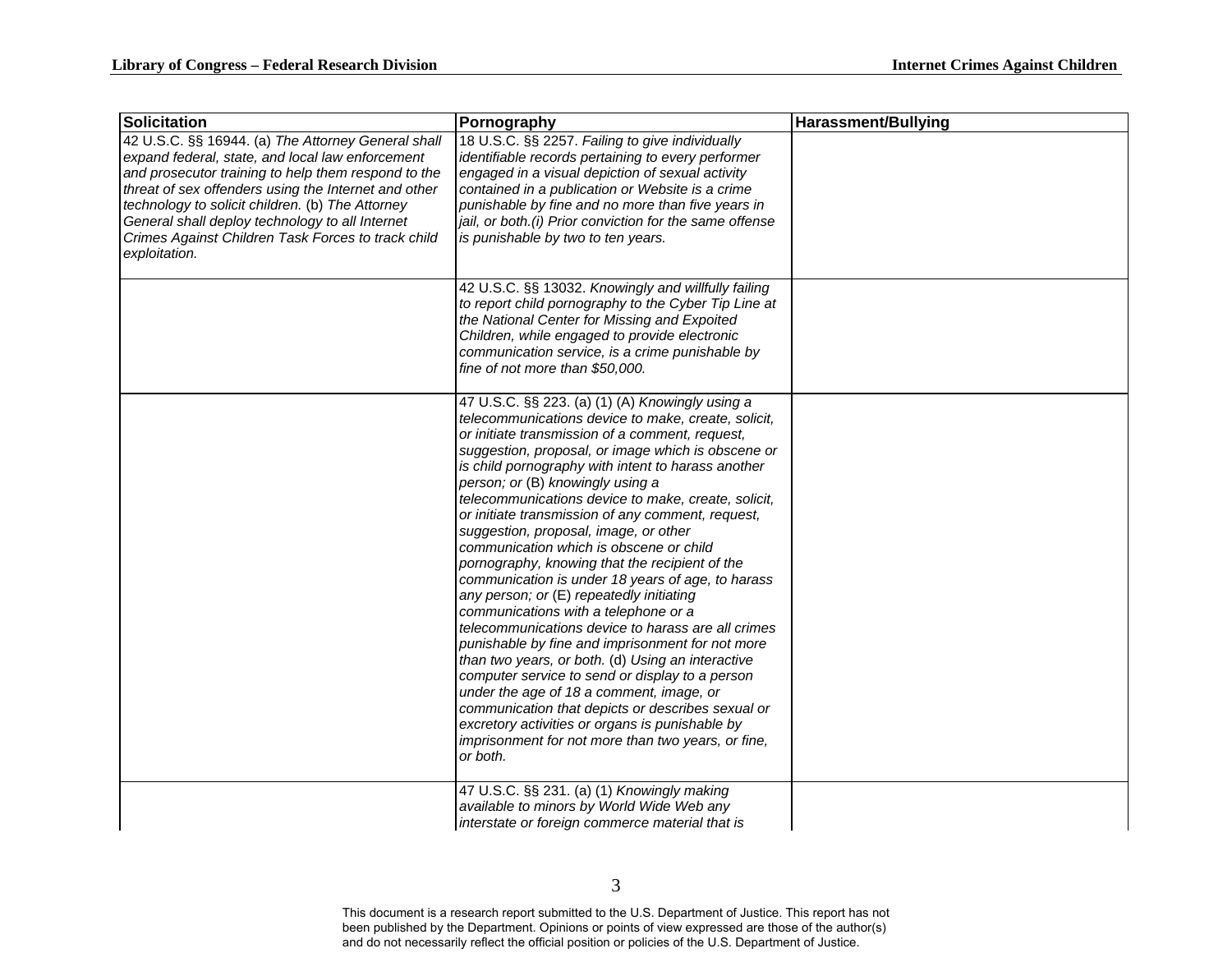| Solicitation | Pornography                                                                                                                                                                                                                                                                                                                                                                                                                                                                                                                                                                                                                            | <b>Harassment/Bullying</b> |
|--------------|----------------------------------------------------------------------------------------------------------------------------------------------------------------------------------------------------------------------------------------------------------------------------------------------------------------------------------------------------------------------------------------------------------------------------------------------------------------------------------------------------------------------------------------------------------------------------------------------------------------------------------------|----------------------------|
|              | harmful to minors shall be punished by fine of not<br>more than \$50,000, imprisonment of not more than<br>6 months, or both. (3) Each day of violation of<br>paragraph (1) constitutes a separate violation with a<br>civil penalty of not more than \$50,000.00 for each<br>violation.                                                                                                                                                                                                                                                                                                                                               |                            |
|              | 47 U.S.C. §§ 254. (h) (5) (A) An elementary or<br>secondary school may not receive discounts to<br>Internet access by service providers unless its<br>administrative authority submits a certification to the<br>Federal Communications Commission that an<br>Internet safety policy has been adopted and<br>implemented. (B) The school must certify that it is<br>enforcing a policy of Internet safety for minors that<br>includes monitoring online activities by minors and<br>the operation of technology that protects minors<br>from accessing visual depictions that are obscene,<br>child pornography, or harmful to minors. |                            |
|              | P.L. No. 104-104, Title V. Sec. 501, 110 Stat. 56,<br>133 Feb. 8, 1996. The Communications Decency<br>Act of 1996 modified the Communications Act of<br>1934 (47 U.S.C §§ 609) to ban transmission of<br>obscene or indecent content over the Internet. The<br>law was overturned by the U.S. Supreme Court on<br>June 26, 1997 (No. 96-511) Reno v. American Civil<br>Liberties Union, 521 U.S. 844 (1997).                                                                                                                                                                                                                           |                            |
|              | P.L. No. 105-277 Title XIII, 112 Stat. 2681, 2681-<br>728. Oct. 21, 1998. The Child Online Privacy<br>Protection Act of 1998 prohibits an operator of a<br>website or online service directed to children, or any<br>operator having actual knowledge that it is doing so,<br>from unlawful and deceptive practices in the<br>collection of personal information.                                                                                                                                                                                                                                                                      |                            |
|              | P.L. No. 105-277 Title XIV, 112 Stat. 2681, 2681-<br>736. Oct. 21, 1998. The Child Online Protection Act<br>of 1998 modified the Communications Act of 1934<br>(47 U.S.C §§ 609) to prescribe civil and criminal<br>penalties for any person who, in interstate or foreign<br>commerce, by means of the World Wide Web,                                                                                                                                                                                                                                                                                                                |                            |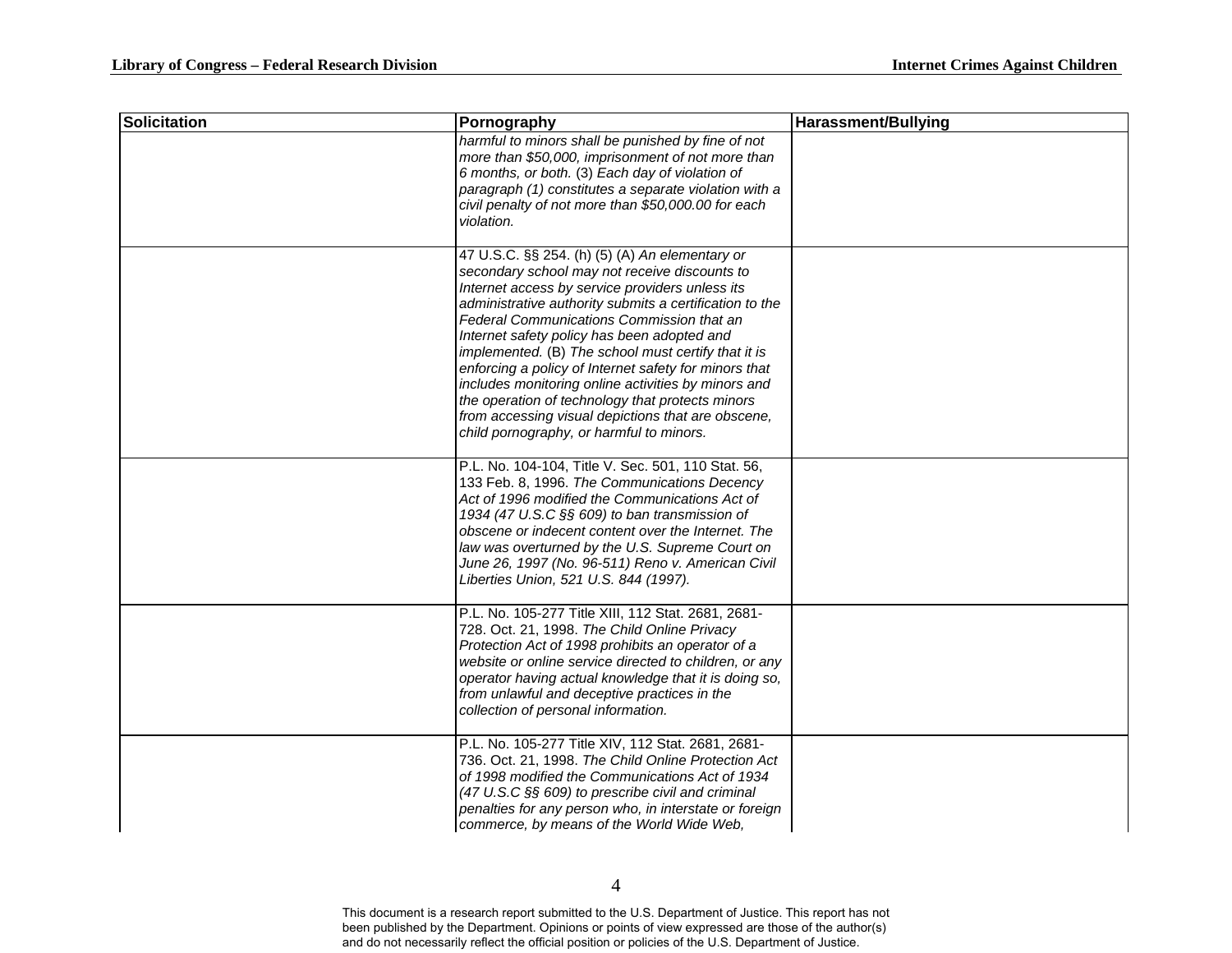| <b>Solicitation</b>                                                                                                                                                                                                                                                                                                                                                                                                                                        | Pornography                                                                                                                                                                                                                                                                                                                                                                                                                                                                                                                                                                                                                                                                                                                                                                                                                                                                                                                                                                                                                                                                                                                                                                                          | <b>Harassment/Bullying</b>                                                                                                                                                                                                                                                                                                                                                                                                                                                                                                                                          |
|------------------------------------------------------------------------------------------------------------------------------------------------------------------------------------------------------------------------------------------------------------------------------------------------------------------------------------------------------------------------------------------------------------------------------------------------------------|------------------------------------------------------------------------------------------------------------------------------------------------------------------------------------------------------------------------------------------------------------------------------------------------------------------------------------------------------------------------------------------------------------------------------------------------------------------------------------------------------------------------------------------------------------------------------------------------------------------------------------------------------------------------------------------------------------------------------------------------------------------------------------------------------------------------------------------------------------------------------------------------------------------------------------------------------------------------------------------------------------------------------------------------------------------------------------------------------------------------------------------------------------------------------------------------------|---------------------------------------------------------------------------------------------------------------------------------------------------------------------------------------------------------------------------------------------------------------------------------------------------------------------------------------------------------------------------------------------------------------------------------------------------------------------------------------------------------------------------------------------------------------------|
|                                                                                                                                                                                                                                                                                                                                                                                                                                                            | makes any communication for commercial purposes<br>that is available to any person under 17 years of<br>age and that includes material that is harmful to<br>such minors. The law was struck down by a District<br>Court judge on March 22, 2007. The ruling was<br>upheld on July 22, 2008, by the 3rd U.S. Circuit<br>Court of Appeals and by the U.S. Supreme Court<br>when, on January 21, 2009, it refused to hear the<br>case.                                                                                                                                                                                                                                                                                                                                                                                                                                                                                                                                                                                                                                                                                                                                                                 |                                                                                                                                                                                                                                                                                                                                                                                                                                                                                                                                                                     |
|                                                                                                                                                                                                                                                                                                                                                                                                                                                            | P.L. No. 110-452 122 Stat. 5025. Dec. 2, 2008. The<br>Child Safe Viewing Act of 2007 requires the Federal<br>Communications Commission (FCC) to consider<br>advanced blocking technologies.                                                                                                                                                                                                                                                                                                                                                                                                                                                                                                                                                                                                                                                                                                                                                                                                                                                                                                                                                                                                          |                                                                                                                                                                                                                                                                                                                                                                                                                                                                                                                                                                     |
| <b>Proposed Solicitation Legislation</b>                                                                                                                                                                                                                                                                                                                                                                                                                   | <b>Proposed Child Pornography Legislation</b>                                                                                                                                                                                                                                                                                                                                                                                                                                                                                                                                                                                                                                                                                                                                                                                                                                                                                                                                                                                                                                                                                                                                                        | <b>Proposed Harassment/Bullying Legislation</b>                                                                                                                                                                                                                                                                                                                                                                                                                                                                                                                     |
| H.R.1292. This bill amends Title I of the Omnibus<br>Crime Control and Safe Streets Act of 1968 to<br>establish a National White Collar Crime Center<br>grants program for purposes of improving the<br>identification, investigation, and prosecution of<br>certain criminal conspiracies and activities, including<br>Internet-based crime against children and child<br>pornography. Status: April 1, 2009, House Judiciary<br>Committee hearings held. | H.R. 1076. Internet Stopping Adults Facilitating the<br>Exploitation of Today's Youth (SAFETY) Act of<br>2009. Amends federal criminal code to: (1) prohibit<br>financial transactions in interstate or foreign<br>commerce that facilitate access to, or the<br>possession of, child pornography; (2) prohibit<br>conduct by an Internet content hosting provider or<br>email service provider that facilitates access to, or<br>the possession of, child pornography; (3) require<br>providers of electronic communication or remote<br>computing services to retain certain user records for<br>at least two years; (4) establish certain child sexual<br>exploitation crimes as a predicate for money<br>laundering prosecutions; (5) increase criminal<br>penalties for sexual exploitation of children and for<br>child pornography; and (6) establish embezzlement<br>or theft of public property and bribery as predicates<br>for racketeering prosecutions. Status: March 16,<br>2009, referred to House Judiciary Subcommittee on<br>Crime, Terrorism, and Homeland Security. Related<br>bill: S.436. Status: Introduced February 13, 2009;<br>referred to the Committee on the Judiciary. | H.R. 1966. Megan Meier Cyberbullying Prevention<br>Act. Amends the federal criminal code to impose<br>criminal penalties on anyone who transmits in<br>interstate or foreign commerce a communication<br>intended to coerce, intimidate, harass, or cause<br>substantial emotional distress to another person,<br>using electronic means to support severe, repeated,<br>and hostile behavior. Status: April 2, 2009, referred<br>to House Committee on Judiciary. September 30,<br>2009, Subcommittee on Crime, Terrorism, and<br>Homeland Security hearings held. |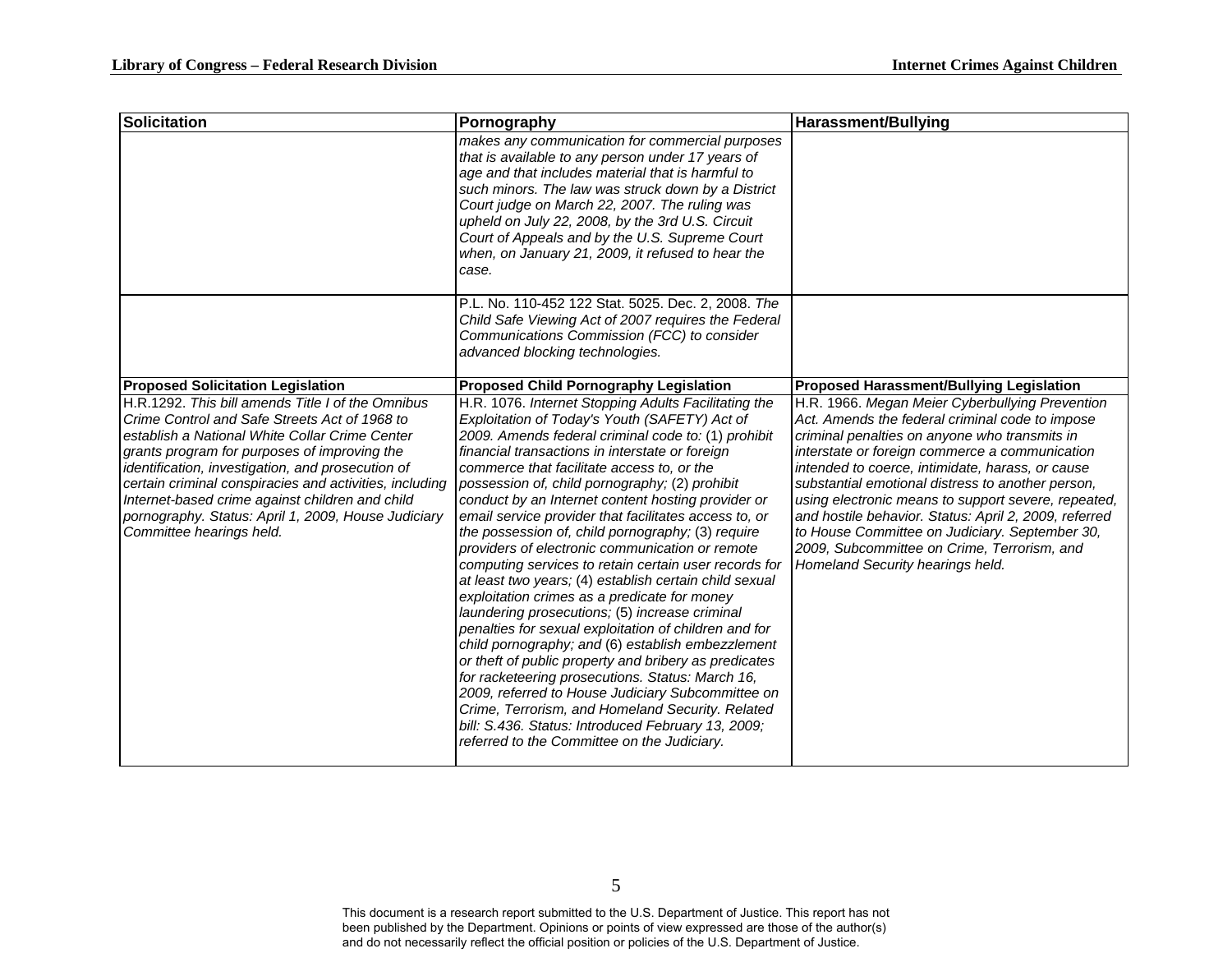## *INTERNET CRIMES AGAINST CHILDREN: STATE LEGISLATION*

| <b>State</b>                          | <b>Solicitation</b>                                                                                                                                                                                                                                                                                                                                                                                                                                                                                                                                                                  | Pornography                                                                                                                                                                                                                                                                                                                                                                                                                                                                                                                                                                                                                                                                                                                                                                                                                                                                                                                                                                                                                                                                                                                                                                                        | <b>Harassment/Bullying</b>                                                                                                                                                                                                                                                                                                                                                                                                                                                                                                                                                                                                                                                                                                                                                                                                                                                                                                                                                                                                                                                                                                                                          |
|---------------------------------------|--------------------------------------------------------------------------------------------------------------------------------------------------------------------------------------------------------------------------------------------------------------------------------------------------------------------------------------------------------------------------------------------------------------------------------------------------------------------------------------------------------------------------------------------------------------------------------------|----------------------------------------------------------------------------------------------------------------------------------------------------------------------------------------------------------------------------------------------------------------------------------------------------------------------------------------------------------------------------------------------------------------------------------------------------------------------------------------------------------------------------------------------------------------------------------------------------------------------------------------------------------------------------------------------------------------------------------------------------------------------------------------------------------------------------------------------------------------------------------------------------------------------------------------------------------------------------------------------------------------------------------------------------------------------------------------------------------------------------------------------------------------------------------------------------|---------------------------------------------------------------------------------------------------------------------------------------------------------------------------------------------------------------------------------------------------------------------------------------------------------------------------------------------------------------------------------------------------------------------------------------------------------------------------------------------------------------------------------------------------------------------------------------------------------------------------------------------------------------------------------------------------------------------------------------------------------------------------------------------------------------------------------------------------------------------------------------------------------------------------------------------------------------------------------------------------------------------------------------------------------------------------------------------------------------------------------------------------------------------|
| California                            | California Penal Code § 272. (b) Using a<br>telephone or the Internet to lure a child who is<br>younger than 14 years of age away from his or<br>her home or from any place known by the<br>parent or guardian to be where the child is<br>located is a misdemeanor for a stranger 21<br>vears old or older.<br>California Penal Code § 288.2. Distributing or<br>sending material harmful to a child via<br>electronic mail or the Internet with the intent to<br>seduce a person known to be a minor is a<br>crime punishable by imprisonment in a state<br>prison or county jail. | California Penal Code § 311.2 (b) Development,<br>distribution, possession, production, or sale of<br>an image, or computer-generated image,<br>depicting a child less than 18 years old<br>engaging in or simulating sexual conduct is<br>punishable by up to six years in state prison or<br>a fine of no more than \$100,000.00.<br>California Penal Code § 311.4. (a)-(c) Hiring or<br>persuading someone who is less than 18 years<br>old to perform sexual acts in order to create<br>obscene matter is punishable by up to eight<br>years in state prison.<br>California Penal Code § 311.10. Advertising<br>matter that depicts someone less than 18 years<br>of age engaging in or simulating sexual conduct<br>is a felony punishable by imprisonment in state<br>prison for up to four years, or in county jail for<br>no more than one year, or by fine of<br>\$50,000.00, or both.<br>California Penal Code § 311.11. Possession of<br>obscene matterial depicting someone known to<br>be younger than 18 years of age engaging in or<br>simulating sexual conduct is a felony<br>punishable by imprisonment for up to one year,<br>ore a fine of not more thatn \$2,500.00, or both. | California Penal Code § 653.2. (a)-(c)<br>Electronically distributing a victim's identifying<br>information or a harassing message via<br>electronic communication device such as<br>telephones, cell phones, computers, Internet<br>Web pages or sites, Internet phones, and<br>hybrid cellular/Internet/wireless devices in order<br>to cause another person to fear for his or her<br>safety or for the safety of his or her family is a<br>misdemeanor punishable by up to one year in<br>prison or a fine of not more than \$1,000.00 or<br>both. Harassment is defined as a knowing and<br>willful course of conduct directed at a specific<br>person that a reasonable person would<br>consider as seriously alarming, seriously<br>annoying, seriously tormenting, or seriously<br>terrorizing to a person.<br>California Penal Code § 442. Using an<br>electronic communication device to threaten<br>death or bodily harm to another person, even if<br>there is no intent to carry it out, if the person<br>reasonably fears for his or his immediate<br>family's safety, is a crime punishable by no<br>longer than one year in county or state prison. |
| California<br>Proposed<br>Legislation |                                                                                                                                                                                                                                                                                                                                                                                                                                                                                                                                                                                      | SB 203. An act to amend California Penal Code<br>§ 311 to add "viewable over the Internet" as a<br>means of distribution of obscene material and to<br>make every depiction of each person in child<br>pornography or obscene material constitute a<br>distinct and separate offense. Status: April 29,<br>2009, first hearing set in Senate Public Safety<br>Committee.                                                                                                                                                                                                                                                                                                                                                                                                                                                                                                                                                                                                                                                                                                                                                                                                                           | AB1230. Add section 66302 of the Education<br>Code to require California public universities,<br>colleges, and community colleges to amend<br>their rules and regulations regulating student<br>behavior to prohibit online harassment, defined<br>as unlawful, threatening, or defamatory act of<br>harassment carried out through campus<br>electronic communication devices or networks.<br>Status: April 22, 2009, passed Assembly<br>Committee of Higher Education and referred to<br>Committee on Appropriation.                                                                                                                                                                                                                                                                                                                                                                                                                                                                                                                                                                                                                                              |

6

<span id="page-9-0"></span>This document is a research report submitted to the U.S. Department of Justice. This report has not been published by the Department. Opinions or points of view expressed are those of the author(s) and do not necessarily reflect the official position or policies of the U.S. Department of Justice.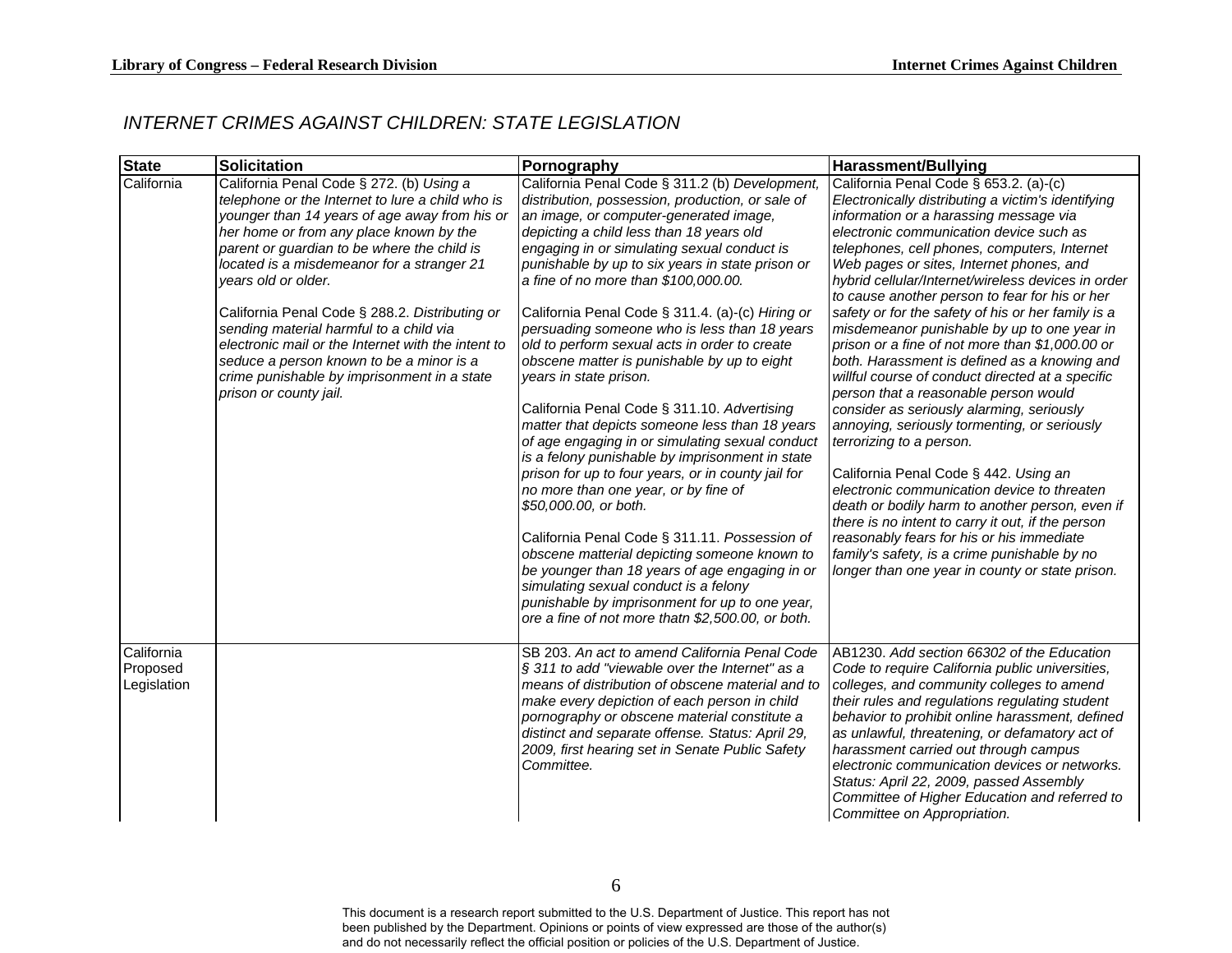| <b>State</b>                           | <b>Solicitation</b>                                                                                                                                                                                                                                                                                                                                                                                                                                                                                                                                                                                                                                                                                                                                                                                                                                                                                                                                                                                                       | Pornography                                                                                                                                                                                                                                                                                                                                                                                                                                                                                                                                                                                                                                                                                                                                                                                                            | Harassment/Bullying                                                                                                                                                                                                                                                                                                                                                                                                                                                       |
|----------------------------------------|---------------------------------------------------------------------------------------------------------------------------------------------------------------------------------------------------------------------------------------------------------------------------------------------------------------------------------------------------------------------------------------------------------------------------------------------------------------------------------------------------------------------------------------------------------------------------------------------------------------------------------------------------------------------------------------------------------------------------------------------------------------------------------------------------------------------------------------------------------------------------------------------------------------------------------------------------------------------------------------------------------------------------|------------------------------------------------------------------------------------------------------------------------------------------------------------------------------------------------------------------------------------------------------------------------------------------------------------------------------------------------------------------------------------------------------------------------------------------------------------------------------------------------------------------------------------------------------------------------------------------------------------------------------------------------------------------------------------------------------------------------------------------------------------------------------------------------------------------------|---------------------------------------------------------------------------------------------------------------------------------------------------------------------------------------------------------------------------------------------------------------------------------------------------------------------------------------------------------------------------------------------------------------------------------------------------------------------------|
| Connecticut                            | Conn. Gen. Stat. Ann. Chapter 952 § 53a-90a.<br>Using an interactive computer service to entice<br>a minor for prostitution or sexual activity is a<br>felony.<br>Conn. Gen. Stat. Ann. Chapter 952 § 53a-90b.<br>Intentionally misrepresenting one's age to<br>entice a minor is a Class C felony.                                                                                                                                                                                                                                                                                                                                                                                                                                                                                                                                                                                                                                                                                                                       | Conn. Gen. Stat. Ann. Chapter 952 § 53a-196-<br>196F. Promoting obscene material or<br>performance, employing a minor in an obscene<br>performance, importing child pornography, and<br>possessing child pornography are felonies.                                                                                                                                                                                                                                                                                                                                                                                                                                                                                                                                                                                     | Conn. Gen. Stat. Ann. Chapter 952 § 53a-182b.<br>Using a computer network, defined as a<br>complex of two or more computers, or any<br>written communications to harass, annoy, or<br>threaten is a class D felony.<br>Conn. Gen. Stat. Ann. Chapter 952 § Sec. 53a-<br>183. Using a computer network with the intent<br>to harass, annoy, or alarm another person is a<br>class C misdemeanor.                                                                           |
| Connecticut<br>Proposed<br>Legislation | HB 6382. Amends Chapter 952 § 53a-90a to<br>provide that it is a felony to display a minor's<br>intimate parts or entice a minor through still<br>camera, web camera, or other technology, by<br>Internet or by telephone. Status: March 16,<br>2009, Joint Committee on Judiciary held public<br>hearing.                                                                                                                                                                                                                                                                                                                                                                                                                                                                                                                                                                                                                                                                                                                | HB 6671. Amends multiple parts of Chapter 952<br>§ 53 to increase amounts of forfeiture of money<br>and property used in or obtained or derived<br>from the commission of various crimes,<br>including enticing a minor to engage in<br>prostitution or sexual activity and child<br>pornography. Status: June 3, 2009, passed the<br>House.                                                                                                                                                                                                                                                                                                                                                                                                                                                                           | HB 6357. Cyberstalking becomes a crime when<br>a person uses a computer or electronic device<br>with intent to harass or intimidate another<br>person. Status: February 6, 2009, public<br>hearing held by Joint Committee on Public<br>Safety. March 5, 2009, Joint Favorable<br>Substitute filed by Joint Committee on Public<br>Safety. March 11, 2009, bill referred to House<br>Judiciary Committee. March 12, 2009, bill<br>referred to Senate Judiciary Committee. |
| Florida                                | Fla. Stat. Ann. Title XLVI, § 847.0135. Also<br>known as the Computer Pornography and<br>Child Exploitation Prevention Act. Using an<br>electronic data storage and transmission<br>device to seduce or entice a child, or someone<br>believed to be a child, or to entice the child's<br>parent or guardian to consent to child<br>participation in sexual conduct is a third<br>degree felony. Each separate use of the<br>computer may be charged as a separate<br>offense. Misrepresenting one's age within this<br>statute is a second degree felony. Travelling<br>any distance within, to, or from Florida to meet<br>and entice a minor, or someone believed to be<br>a minor, for the purpose of engaging in an<br>illegal act or enticing the child's parent or<br>guardian to consent to illegal acts with the<br>child is a second degree felony. Using a<br>computer to transmit images of specific sexual<br>acts to someone who is less than 16 years old<br>is a felony. Receipt of computer transmission | Fla. Stat. Ann. Title XLVI, § 847.001 1. Defines<br>"child pornography" as any image depicting a<br>minor engaged in sexual conduct.<br>Fla. Stat.§ 847.002. Images depicting children<br>recovered in criminal investigations must be<br>given to the Child Victim Identification Program<br>at the National Center for Missing and Exploited<br>Children.<br>Fla. Stat.§ 847.011. Ownership or distribution of<br>material depicting a minor in any sexual act or<br>conduct harmful to the minor is a third degree<br>felony.<br>Fla. Stat.§ 847.012. Using a minor in a<br>production of sexual material or selling, renting,<br>or loaning sexual content materials to minors is<br>a felony in the third degree. The age of a minor<br>may not be used as a defense. Every<br>transaction is a separate offense. | Fla. Stat. Ann. Title XLVIII, §1006.147. Using a<br>public K-12 school computer or computer<br>system or network to bully or harass students or<br>employees of a K-12 public school is prohibited.<br>Physical location and time of access are not a<br>defense.                                                                                                                                                                                                         |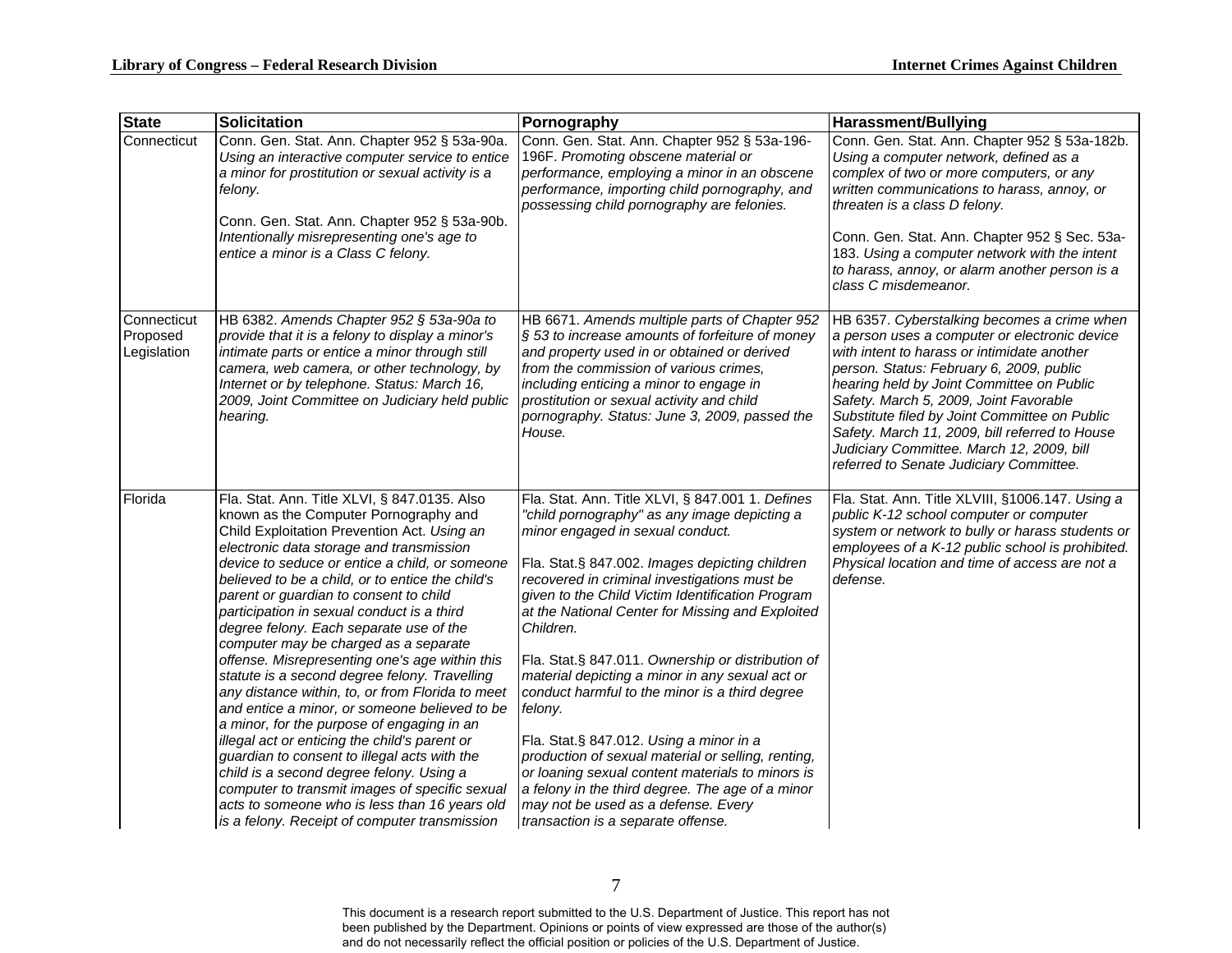| <b>State</b>                        | <b>Solicitation</b>                                                                                                                                                                                                                                                                      | Pornography                                                                                                                                                                                                                                                                                                                                                                                                                                                                                                                                                                                                                                                                                                                                                         | Harassment/Bullying                                                                                                                                                                                                                                                                                                                                                                                                                                                                                                                                                                                                                                                                                                                                                                                                                                                                                                                                                                                                                                                                                                                                                                                                      |
|-------------------------------------|------------------------------------------------------------------------------------------------------------------------------------------------------------------------------------------------------------------------------------------------------------------------------------------|---------------------------------------------------------------------------------------------------------------------------------------------------------------------------------------------------------------------------------------------------------------------------------------------------------------------------------------------------------------------------------------------------------------------------------------------------------------------------------------------------------------------------------------------------------------------------------------------------------------------------------------------------------------------------------------------------------------------------------------------------------------------|--------------------------------------------------------------------------------------------------------------------------------------------------------------------------------------------------------------------------------------------------------------------------------------------------------------------------------------------------------------------------------------------------------------------------------------------------------------------------------------------------------------------------------------------------------------------------------------------------------------------------------------------------------------------------------------------------------------------------------------------------------------------------------------------------------------------------------------------------------------------------------------------------------------------------------------------------------------------------------------------------------------------------------------------------------------------------------------------------------------------------------------------------------------------------------------------------------------------------|
|                                     | by law enforcement investigator is not a<br>defense. Compiling or transmitting a minor's<br>name or other identifying information in order<br>to solicit sexual conduct with any minor is a<br>third degree felony.                                                                      | Fla. Stat. § 847.0137. Transmitting child<br>pornography to or from Florida is a third degree<br>felony.                                                                                                                                                                                                                                                                                                                                                                                                                                                                                                                                                                                                                                                            |                                                                                                                                                                                                                                                                                                                                                                                                                                                                                                                                                                                                                                                                                                                                                                                                                                                                                                                                                                                                                                                                                                                                                                                                                          |
| Florida<br>Proposed<br>Legislation  |                                                                                                                                                                                                                                                                                          |                                                                                                                                                                                                                                                                                                                                                                                                                                                                                                                                                                                                                                                                                                                                                                     |                                                                                                                                                                                                                                                                                                                                                                                                                                                                                                                                                                                                                                                                                                                                                                                                                                                                                                                                                                                                                                                                                                                                                                                                                          |
| Michigan                            | Mich. Stat. Ann. § 750.145d. Using the<br>Internet or a computer to solicit a minor, or a<br>person believed to be a minor, to commit an<br>immoral act or for sexual intercourse is a<br>misdemeanor or felony punishable by between<br>1 and 20 years and a fine of \$20,000, or both. | Mich. Stat. Ann. § 750.142. Furnishing obscene<br>material to a minor is a misdemenaor.<br>Mich. Stat. Ann. § 750.145c. (2) Producing,<br>making or financing child sexually abusive<br>material is a felony punishable by no more than<br>20 years imprisonment or a fine of no more than<br>\$100,000.00, or both.<br>Mich. Stat. Ann. § 750.145c. (3) Creating,<br>receiving, or promoting, child sexually abusive<br>activity is a felony punishable by no more than<br>seven years imprisonment or a fine of not more<br>than \$50,000.00, or both.<br>Mich. Stat. Ann. § 750.145c. (4) Possessing<br>child sexually abusive activity is a felony<br>punishable by no more than four years<br>imprisonment or a fine of not more than<br>\$10,000.00, or both. | Mich. Stat. Ann. § 750.411h. Repeated,<br>unconsented electronic communication is<br>considered harassment if the victim suffers<br>emotional stress or is considered stalking when<br>harassment makes the victim feel frightened.<br>Stalking is a misdemeanor punishable by up to<br>one year in prison or a fine of \$1,000.00, or<br>both. If the victim was less than 18 years of age<br>at any time harassing contact was made and<br>the perpetrator is five years older than the<br>vicitm, the crime is a felony punishable up to<br>five years in prison or a fine of no more than<br>\$10,000.00, or both.<br>Mich. Stat. Ann. § 750.411i. (3) (a-b). Violating<br>a restraining order or probation condition<br>against sending unconsented electronic<br>communication constitutes aggravated stalking,<br>a felony punishable by imprisonment for no<br>more than five years or a fine of not more than<br>\$10,000.00, or both. If the victim was less than<br>18 years of age at any time harassing contact<br>was made and the perpetrator is five years<br>older than the vicitm, the crime is a felony<br>punishable by up to ten years in prison or a fine<br>of no more than \$15,000.00, or both. |
| Michigan<br>Proposed<br>Legislation |                                                                                                                                                                                                                                                                                          |                                                                                                                                                                                                                                                                                                                                                                                                                                                                                                                                                                                                                                                                                                                                                                     |                                                                                                                                                                                                                                                                                                                                                                                                                                                                                                                                                                                                                                                                                                                                                                                                                                                                                                                                                                                                                                                                                                                                                                                                                          |
| Missouri                            | Mo. Rev. Stat. Title XXXVII § 566.083.<br>Exposing genitals to a child less than 15 years                                                                                                                                                                                                | Mo. Rev. Stat. § 573.025. Promoting child<br>pornography to a minor is a class A felony.                                                                                                                                                                                                                                                                                                                                                                                                                                                                                                                                                                                                                                                                            |                                                                                                                                                                                                                                                                                                                                                                                                                                                                                                                                                                                                                                                                                                                                                                                                                                                                                                                                                                                                                                                                                                                                                                                                                          |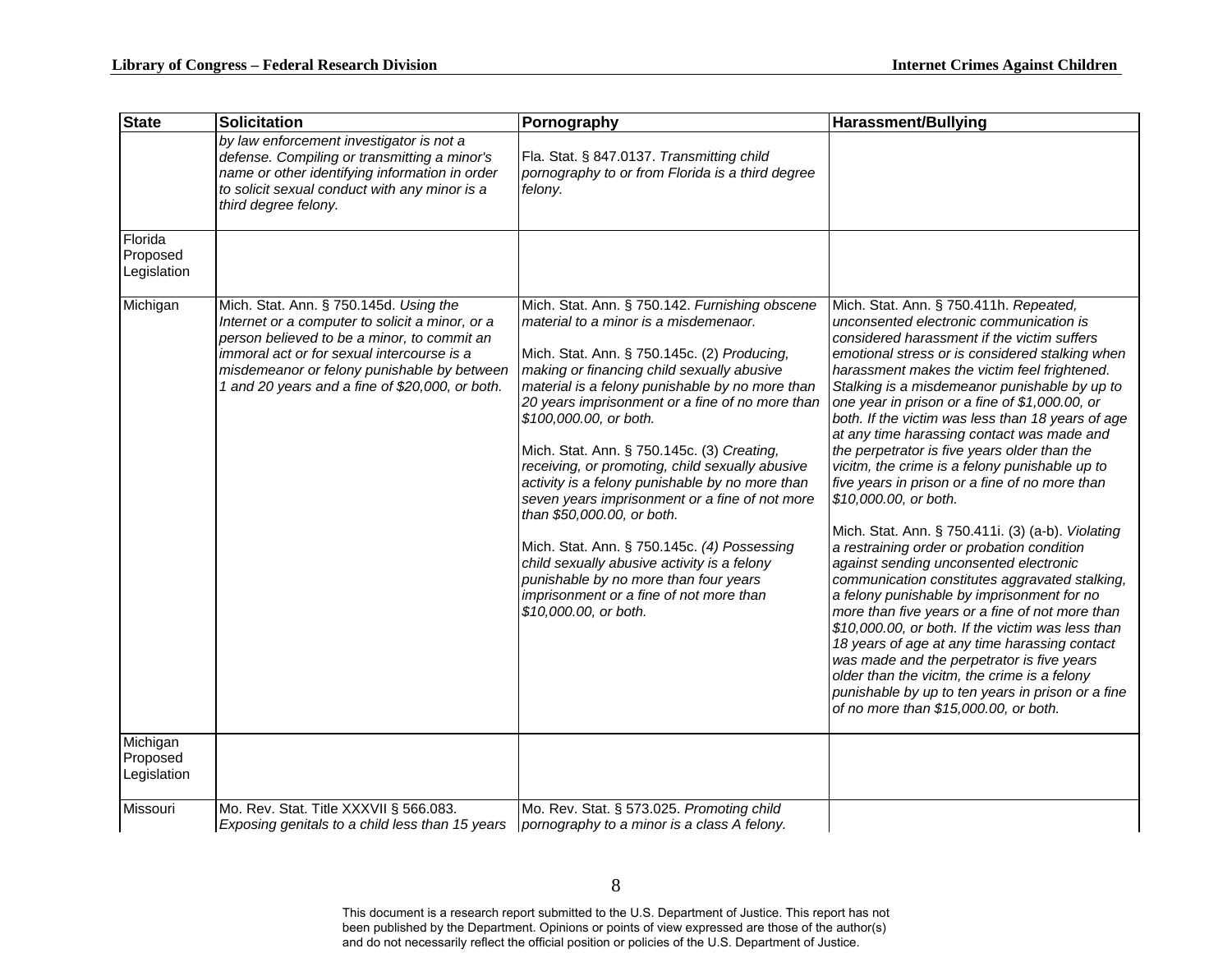| <b>State</b>                        | <b>Solicitation</b>                                                                                                                                                                                                                                                                                                                                                                                                                                                                                                                                                                                                                                                                                                                             | Pornography                                                                                                                                                                                                                                                                                                                                                                                                                                                                                                                   | Harassment/Bullying                                                                                                                                                                                                                                                                                                                   |
|-------------------------------------|-------------------------------------------------------------------------------------------------------------------------------------------------------------------------------------------------------------------------------------------------------------------------------------------------------------------------------------------------------------------------------------------------------------------------------------------------------------------------------------------------------------------------------------------------------------------------------------------------------------------------------------------------------------------------------------------------------------------------------------------------|-------------------------------------------------------------------------------------------------------------------------------------------------------------------------------------------------------------------------------------------------------------------------------------------------------------------------------------------------------------------------------------------------------------------------------------------------------------------------------------------------------------------------------|---------------------------------------------------------------------------------------------------------------------------------------------------------------------------------------------------------------------------------------------------------------------------------------------------------------------------------------|
|                                     | of age via the Internet or coercing a child<br>younger than 15 years of age to expose his or<br>her genitals is a class D felony. A peace officer<br>masquerading as a minor is not a defense<br>against the charge.<br>Mo. Rev. Stat. § 566.151. Using the Internet or<br>any electronic communication by a person 21<br>years of age or older to attempt to entice a<br>child who is younger than 15 years of age for<br>sexual conduct is a class D felony and<br>punishable by not less than five years and not<br>more than thirty years imprisonment.<br>Mo. Rev. Stat. § 566.153. Knowingly<br>misrepresenting age with the intent to use the<br>Internet to engage in criminal sexual conduct<br>involving a minor is a class D felony. | Promoting child pornography is a class B<br>felony. Providers of electronic communication<br>services or remote computing services are not<br>required to monitor any user or content.<br>Mo. Rev. Stat. § 573.030. Promoting,<br>possessing, producing, directing or participating<br>in any performance that is pornographic for<br>minors via computer, Internet, electronic<br>transfer, or computer network to a minor, if the<br>person knows material is being made available<br>to a minor, is a class A misdemeanor. |                                                                                                                                                                                                                                                                                                                                       |
| Missouri<br>Proposed<br>Legislation |                                                                                                                                                                                                                                                                                                                                                                                                                                                                                                                                                                                                                                                                                                                                                 |                                                                                                                                                                                                                                                                                                                                                                                                                                                                                                                               |                                                                                                                                                                                                                                                                                                                                       |
| <b>New</b><br>Hampshire             | N.H. Rev. Stat. Ann. § 649-B:3. Making,<br>buying, selling, receiving, or transmitting a<br>minor's identifying information, such as name,<br>age, address, physical description, in order to<br>facilitate or solicit sexual conduct of or with a<br>child or any visual depiction of such conduct is<br>a class B felony.                                                                                                                                                                                                                                                                                                                                                                                                                     | N.H. Rev. Stat. Ann. § 649-B:3. Making, buying,<br>selling, receiving, or transmitting a minor's<br>identifying information, such as name, age,<br>address, physical description, in order to<br>facilitate or solicit sexual conduct of or with a<br>child or any visual depiction of such conduct is<br>a class B felony.                                                                                                                                                                                                   | N.H. Rev. Stat. Ann. § 644:4. Harassing<br>someone via electronic transmissions, such as<br>computer transmissions, with the purpose to<br>annoy, alarm, or threaten, with or without<br>disclosing identity, is a misdemeanor. The<br>offense is prosecuted in the jurisdiction where<br>the transmission orginated or was received. |
|                                     | N.H. Rev. Stat. Ann. § 649-B:4. Using a<br>computer on-line service or Internet service to<br>seduce or solicit, or to attempt to seduce or<br>solicit, a child or a person believed to be a<br>child for sexual assault or sexual contact is a<br>class B felony.                                                                                                                                                                                                                                                                                                                                                                                                                                                                              |                                                                                                                                                                                                                                                                                                                                                                                                                                                                                                                               |                                                                                                                                                                                                                                                                                                                                       |
|                                     | N.H. Rev. Stat. Ann. § 639:3 Soliciting sexual<br>activity or making visual representations of<br>sexual activity with any child under the age of<br>16 is a class B felony.                                                                                                                                                                                                                                                                                                                                                                                                                                                                                                                                                                    |                                                                                                                                                                                                                                                                                                                                                                                                                                                                                                                               |                                                                                                                                                                                                                                                                                                                                       |

9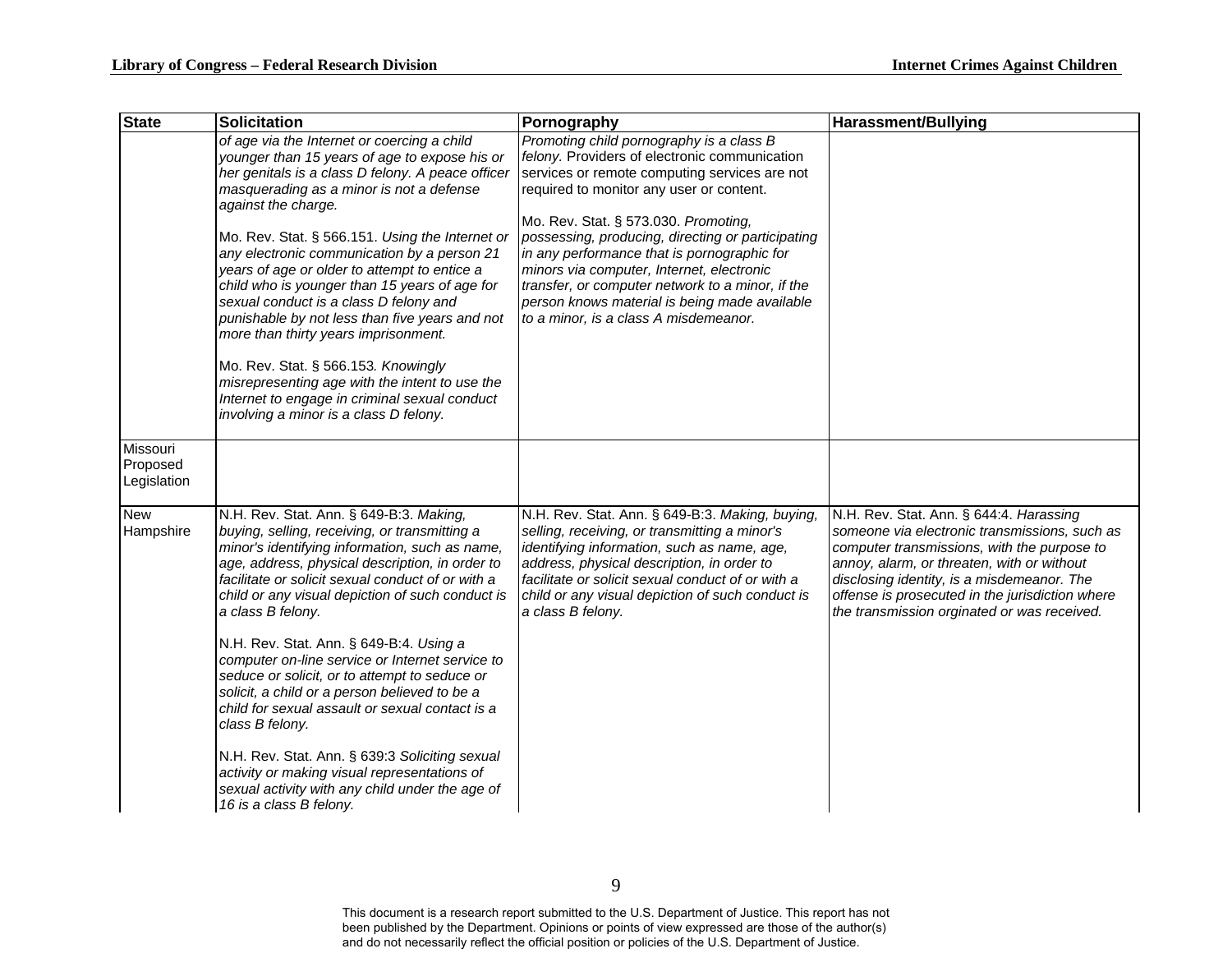| <b>State</b>                                       | <b>Solicitation</b>                                                                                                                                                                                                                                                                                                                                                                                   | Pornography                                                                                                                                                                                                                                                                                                                                                                                                                                                                                                                                                                                                                                                                                                                                                                                                                                                                                                                                                                                                                                                                                                                                                       | <b>Harassment/Bullying</b>                                                                                                                                                                                                                                                                                                                                                                 |
|----------------------------------------------------|-------------------------------------------------------------------------------------------------------------------------------------------------------------------------------------------------------------------------------------------------------------------------------------------------------------------------------------------------------------------------------------------------------|-------------------------------------------------------------------------------------------------------------------------------------------------------------------------------------------------------------------------------------------------------------------------------------------------------------------------------------------------------------------------------------------------------------------------------------------------------------------------------------------------------------------------------------------------------------------------------------------------------------------------------------------------------------------------------------------------------------------------------------------------------------------------------------------------------------------------------------------------------------------------------------------------------------------------------------------------------------------------------------------------------------------------------------------------------------------------------------------------------------------------------------------------------------------|--------------------------------------------------------------------------------------------------------------------------------------------------------------------------------------------------------------------------------------------------------------------------------------------------------------------------------------------------------------------------------------------|
| <b>New</b><br>Hampshire<br>Proposed<br>Legislation |                                                                                                                                                                                                                                                                                                                                                                                                       |                                                                                                                                                                                                                                                                                                                                                                                                                                                                                                                                                                                                                                                                                                                                                                                                                                                                                                                                                                                                                                                                                                                                                                   |                                                                                                                                                                                                                                                                                                                                                                                            |
| New Jersey                                         | N.J.S.A. 2C:13-6. Utilizing electronic<br>communication devices, such as the Internet,<br>to entice a child into a motor vehicle, building,<br>or secluded area is a crime of the second<br>degree.                                                                                                                                                                                                   | N.J.S.A. 2C:24-4 b. (3) Causing or permitting a<br>child to perform a sexual act or simulation that<br>will be photographed, filmed or reconstructed<br>on the Internet is a crime of the second degree.<br>The same offense becomes a crime in the first<br>degree if the parent or guardian of the child<br>carries out the offense.<br>N.J.S.A. 2C:24-4 b. (4) A person who<br>photographs or films a child in a prohibited<br>sexual act or simulation or uses a computer to<br>reproduce or reconstruct the material is guilty of<br>a crime in the second degree.<br>N.J.S.A. 2C:24-4 b. (5) (a) A person who<br>receives photographs, videotape, or computer<br>file of a child in a prohibited sexual act or<br>simulation for the purpose of selling,<br>transferring, or delivering the material by any<br>means, including the Internet, is guilty of a<br>crime in the second degree.<br>N.J.S.A. 2C:24-4. A person who knowingly<br>possesses or knowingly views any photograph,<br>videotape, or computer file, including on the<br>Internet, of a child in a prohibited sexual act or<br>simulation, is guilty of a crime in the fourth<br>degree. | N.J.S.A. 18A:37-15.1. "Electronic<br>communication" shall be added to school<br>districts' harassment and bullying prevention<br>policy.<br>N.J.S.A. 18A:37-15, 2. a. Each school district<br>shall adopt a policy prohibiting harassment,<br>intimidation or bullying by means of electronic<br>communications on school property, at a<br>school-sponsored function, or on a school bus. |
| New Jersey<br>Proposed<br>Legislation              | A3760. This bill authorizes wiretap orders for<br>investigation of luring or enticing a child,<br>identity theft, stalking and harassment under<br>certain circumstances. Status: February 26,<br>2009, reported out of Assembly Judiciary<br>Committee, 2d reading. March 16, 2009,<br>passed by the Assembly. March 16, 2009,<br>received in the Senate, referred to Senate<br>Judiciary Committee. |                                                                                                                                                                                                                                                                                                                                                                                                                                                                                                                                                                                                                                                                                                                                                                                                                                                                                                                                                                                                                                                                                                                                                                   | A3757. This bill, the "Social Networking Safety<br>Act," imposes civil penalties for sexually<br>offensive communication or harassing<br>communication through social networking<br>websites. Status: February 26, 2009, reported<br>out of Assembly Judiciary Committee. March<br>16, 2009, Assembly floor amendment passed.<br>A3759. This bill upgrades the offense of                  |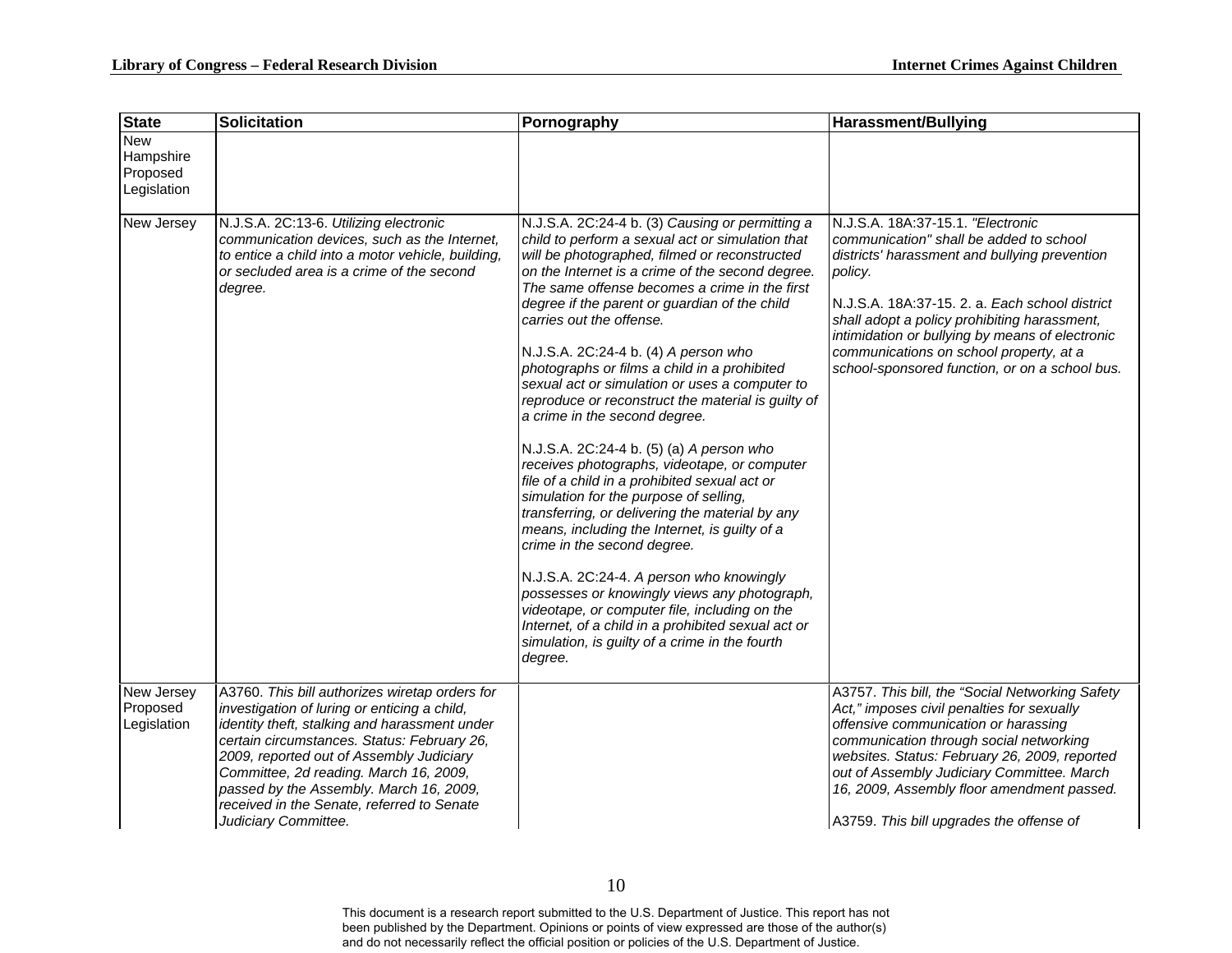| <b>State</b>                               | <b>Solicitation</b>                                                                                                                                                                                                                                                                                                                                     | Pornography                                                                                                                                                                                                                                                                                                                                                                                    | Harassment/Bullying                                                                                                                                                                                                                                                                                                                                                                                                                                                                                                                                                                                                                         |
|--------------------------------------------|---------------------------------------------------------------------------------------------------------------------------------------------------------------------------------------------------------------------------------------------------------------------------------------------------------------------------------------------------------|------------------------------------------------------------------------------------------------------------------------------------------------------------------------------------------------------------------------------------------------------------------------------------------------------------------------------------------------------------------------------------------------|---------------------------------------------------------------------------------------------------------------------------------------------------------------------------------------------------------------------------------------------------------------------------------------------------------------------------------------------------------------------------------------------------------------------------------------------------------------------------------------------------------------------------------------------------------------------------------------------------------------------------------------------|
|                                            |                                                                                                                                                                                                                                                                                                                                                         |                                                                                                                                                                                                                                                                                                                                                                                                | harassment (N.J.S.A. 2C:33-4) under certain<br>circumstances and adds "using electronic<br>means" to embarrass, humiliate, or threaten.<br>Status: February 26, 2009, reported out of<br>Assembly Judiciary Committee, 2d reading.<br>A3760. This bill authorizes wiretap orders for<br>investigation of luring or enticing a child, identity<br>theft, stalking and harassment under certain<br>circumstances. Status: February 26, 2009,<br>reported out of Assembly Judiciary Committee,<br>2d reading. March 16, 2009, passed by the<br>Assembly. March 16, 2009, received in the<br>Senate, referred to Senate Judiciary<br>Committee. |
| New York                                   | N.Y. Penal Law § 235.22. Disseminating<br>indecent material to minors via computer<br>communication system and using such<br>communication to invite or induce a minor for<br>sexual conduct or contact is a first degree<br>class D felony.                                                                                                            | N.Y. Penal Code § 263.15. Promoting the<br>sexual performance of a child under the age of<br>17 is a class D felony.<br>N.Y. Penal Code § 263.16. Possessing or<br>controlling any sexual performance by a child<br>less than 16 years of age is a class D felony.<br>Definition of "performance" includes a<br>photograph or any other visual representation<br>exhibited before an audience. | N.Y. Penal Law § 240.30. (b) Using electronic<br>communication with intent to harass, annoy,<br>threaten, or alarm another person is aggravated<br>harassment in the second degree, a class A<br>misdemeanor.                                                                                                                                                                                                                                                                                                                                                                                                                               |
| <b>New York</b><br>Proposed<br>Legislation |                                                                                                                                                                                                                                                                                                                                                         |                                                                                                                                                                                                                                                                                                                                                                                                | A04028. Amends the Penal Law. Section 8 of<br>the bill defines and prohibits bullying and cyber-<br>bullying on public school property and provides<br>that disciplinary action shall be in accordance<br>with each district's code of conduct. Status:<br>April 6, 2009, held for consideration in<br>Assembly Codes Committee.                                                                                                                                                                                                                                                                                                            |
| North<br>Carolina                          | N.C. Gen. Stat. § 14-202.3. Soliciting, enticing,<br>or coercing a child 16 years of age or younger<br>by computer to commit unlawful sexual acts is<br>a class H felony if the defendant is at least<br>three years older than the victim. Offenses<br>originating from the state or received in the<br>state are subject to the state's jurisdiction. |                                                                                                                                                                                                                                                                                                                                                                                                | N.C. Gen. Stat. § 14-277.3A. Stalking is a class<br>1A misdemeanor when a person willfully and on<br>more than one occasion harasses another<br>person through telephone, electonic mail, or<br>other computerized transmsissions to knowingly<br>torment or terrify a person.                                                                                                                                                                                                                                                                                                                                                              |